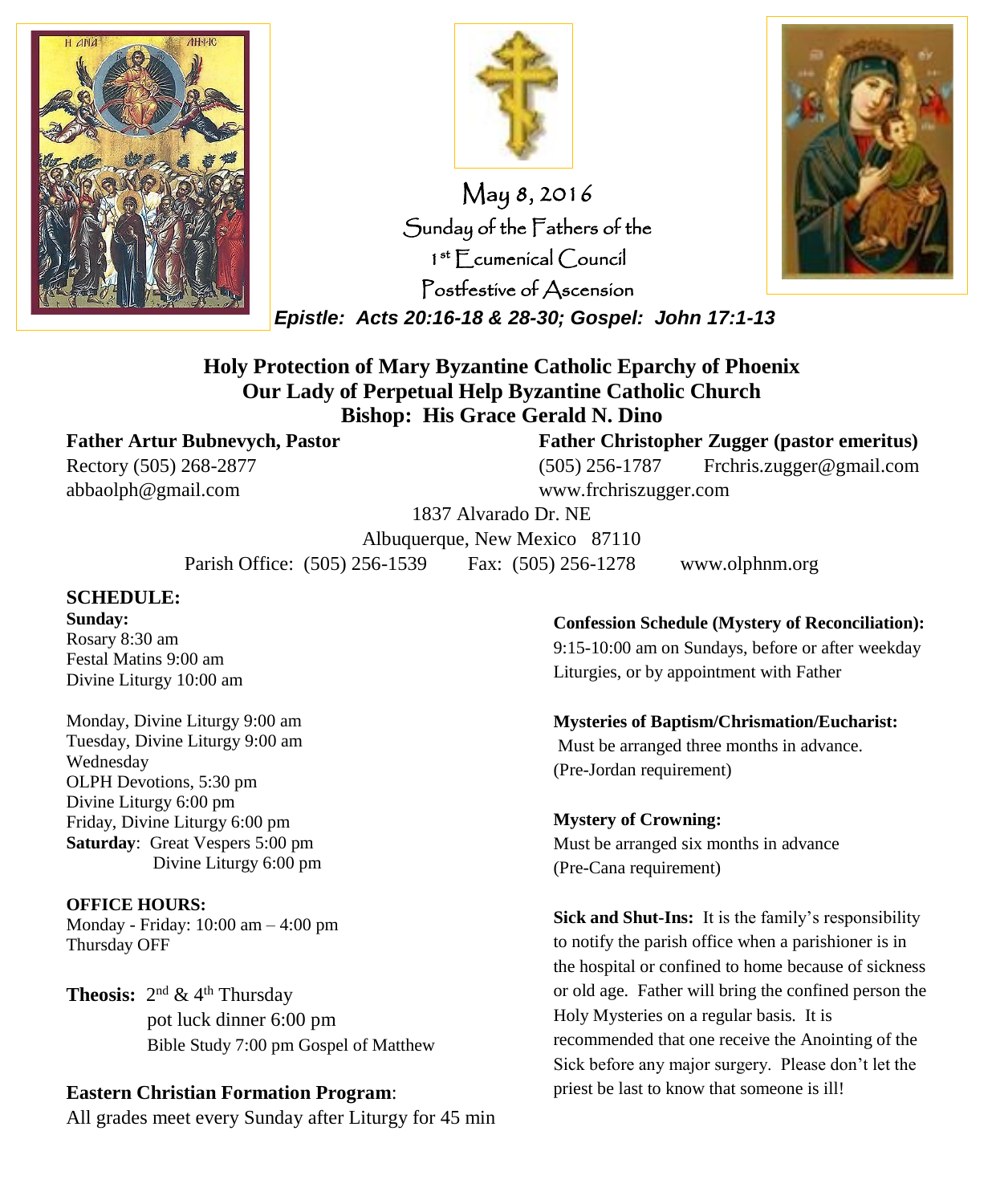#### **Welcome to our Church! If you are looking for a spiritual home, contact Father Artur or the office staff for more information. God bless you.**

| <b>Today</b>       |                                                          |                                                                          |
|--------------------|----------------------------------------------------------|--------------------------------------------------------------------------|
|                    | 8:30 am                                                  | Rosary                                                                   |
| <b>ECF Classes</b> | $9:00$ am                                                | <b>Matins/ Confessions</b>                                               |
|                    | 10:00 am                                                 | Divine Liturgy for Parish Family Benefactors & Friends                   |
| <b>Monday</b>      |                                                          | Postfestive of Ascension/Translation of Relics of Nicholas of Myra       |
| May 9              | <b>Bishop</b>                                            |                                                                          |
|                    |                                                          | Epistle: Acts 21:8-14; Gospel: John 14:27-15:7                           |
|                    | $9:00$ am                                                | +Keenan Alan by Jilek Family                                             |
|                    | 10:00 am                                                 | Senior shut-ins Outreach                                                 |
|                    | $6:00 \text{ pm}$                                        | <b>Advisory Board Meeting</b>                                            |
| <b>Tuesday</b>     | <b>Postfestive of Ascension/Simon the Zealot Apostle</b> |                                                                          |
| May 10             |                                                          | Epistle: 1 Corinthians 4:9-16; Gospel: Matthew 13:54-56                  |
|                    | $9:00$ am                                                | Blessing on Christopher James Webb on his 40 <sup>th</sup>               |
|                    |                                                          | birthday anniversary by Lara Davis                                       |
| Wednesday          |                                                          | Postfestive of Ascension/Cyril and Methodious Apostles to the Slavs      |
| May 11             | 5:30 pm                                                  | Epistle: Hebrews 13:17-21; Gospel: John 10:9-16<br><b>OLPH Devotions</b> |
|                    | $6:00$ pm                                                | +Paul Gutierrez by Debbie Sanchez                                        |
| <b>Thursday</b>    |                                                          | <b>Postfestive of Ascension/Epiphanius and Germanus Bishops</b>          |
| May 12             |                                                          | Epistle: Acts 15:13-19; Gospel: John 16:23-33                            |
|                    |                                                          | Father's Day Off                                                         |
|                    | 5:00 pm                                                  | Meet in parking lot for dinner outing                                    |
|                    | 7:30 pm                                                  | Parish outing "Convinced" film at Kimo Theatre                           |
| <b>Friday</b>      |                                                          | Leave-taking of Ascension/Glyceria Martyr                                |
| <b>May 13</b>      |                                                          | Epistle: Acts 27:1-44; Gospel: John 17:18-26                             |
| <b>Abstinence</b>  |                                                          | NO DIVINE LITURGY TODAY                                                  |
| <b>Saturday</b>    | 5 <sup>th</sup> All Souls Saturday                       |                                                                          |
| May 14             |                                                          | Epistle: Acts 28:1-31; Gospel: John 21:15-25                             |
|                    | $9:00$ am                                                | Divine Liturgy & Panachida for Souls of Deceased                         |
|                    |                                                          | written in parish Hramotas                                               |
|                    | $2:00$ pm                                                | Mandatory Altar Servers rehearsal with Bishop Gerald                     |
| Sunday             | <b>Pentecost Sunday</b>                                  |                                                                          |
| <b>May 15</b>      | Epistle: Acts 20:16-18 & 28-30; Gospel: John 17:1-13     |                                                                          |
|                    | 5:00 pm                                                  | Great Vespers with Litija                                                |
|                    | 6:00 pm                                                  | Divine Liturgy/Holy Mysteries of Christian Initiation for                |
|                    |                                                          | Anastasia Talamante, Main Celebrant His Grace                            |
|                    |                                                          | <b>Bishop Gerald DIno</b>                                                |
|                    | $8:30$ am                                                | Rosary                                                                   |
|                    | $9:00$ am                                                | Matins/Confessions                                                       |
|                    | $9:50$ am                                                | Blessing of the renovated church dome & new dome                         |
|                    |                                                          | crosses by His Grace Bishop Gerald Dino                                  |
|                    | 10:00 am                                                 | Hierarchical Divine Liturgy; Ordination of Subdeacon                     |
|                    |                                                          | Adam Lowe to Diaconate by His Grace Bishop Gerald<br>Dino                |
|                    |                                                          |                                                                          |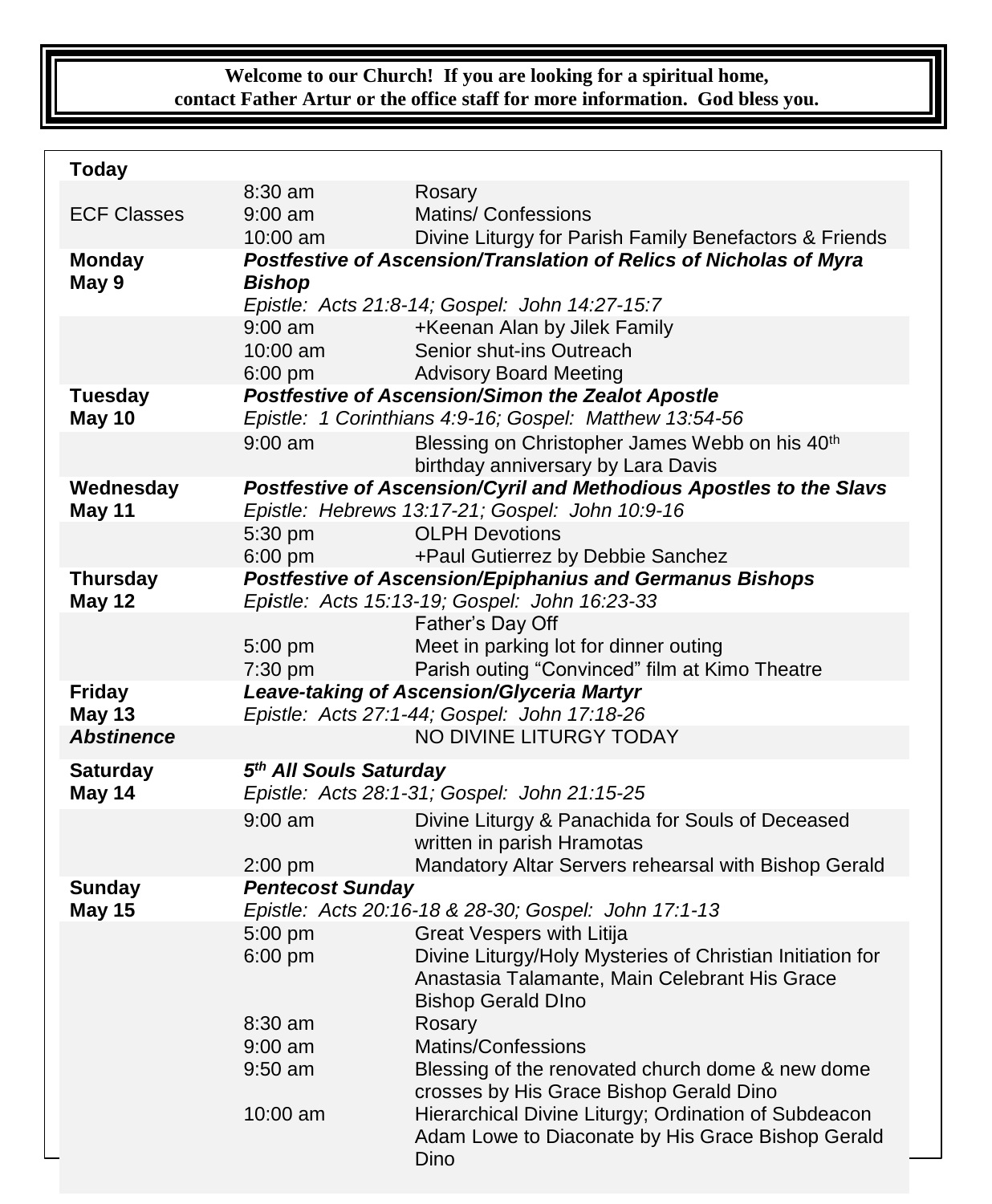*Physician and Help of those in sickness, Redeemer and Savior of the infirm; O Master and Lord of all, grant healing to your servants. Be clement, show mercy to those who have sinned much, and deliver them, O Christ, from their Iniquities, that they may glorify Your might divine!*

Sharif Rabadi Fr. Julian Gnall William Frank Stephen Horner **Henry Zugger** Joseph Koetter Katrina Anderson **Margie Disque** Mary Nell Preisler Lilllian Murphy **Phillip Fall** Mike Harahuc Marilyn Fore Laura Dominguez Robert Zadel Demetrius Yackanich **Olga Bodnar** Nathan Barkocy Sven & Barbara Svensson Frances Brannan Jack & Lorraine Hubbell Jenny Ford Joe & Mary Ann Kosty Heather Mattax Robert Hasaka Jordan Smith Larry Bennett Threima Leech Maggie Batsel Paola Terlaza Pricilla Hughes

Abraham Haddad **John Deflice** Quintin Santamaria & Family

Prayers in honor of and to the Blessed Virgin are a powerful weapon against sin, and for healing. Glorious Mysteries are recited from Easter Sunday until All Saints Sunday.

*If you recite the Rosary at home, please offer these intentions, and join us on Sunday at 8:30 am. Those who recite the Akathist to the Mother of God or the Rosary receive a partial indulgence when they do so in private, plenary indulgence when they do so as a group*

### *Intentions of the Rosary*

**1 st Decade:** Help for persecuted Catholics, especially in communist and Islamic states

2<sup>nd</sup> Decade: Spiritual and physical growth of our parish and the Byzantine Catholic Church **3 rd Decade**: Increase in vocations to priesthood, diaconate, and consecrated life to serve

the Byzantine Catholic Church

- **4 th Decade**: Repose of the souls who have no one praying for them
- **5 th Decade**: Healing of the sick in body, mind and soul

## *Holy Father's Intentions for May*

**Universal**: That, rejecting the culture of indifference, we may care for our neighbours who suffer, especially the sick and the poor.

**Evangelization**: That Mary's intercession may help Christians in secularized cultures be ready to proclaim Jesus.



**Vocation Icon Today: Sankel Next Sunday: Doberman**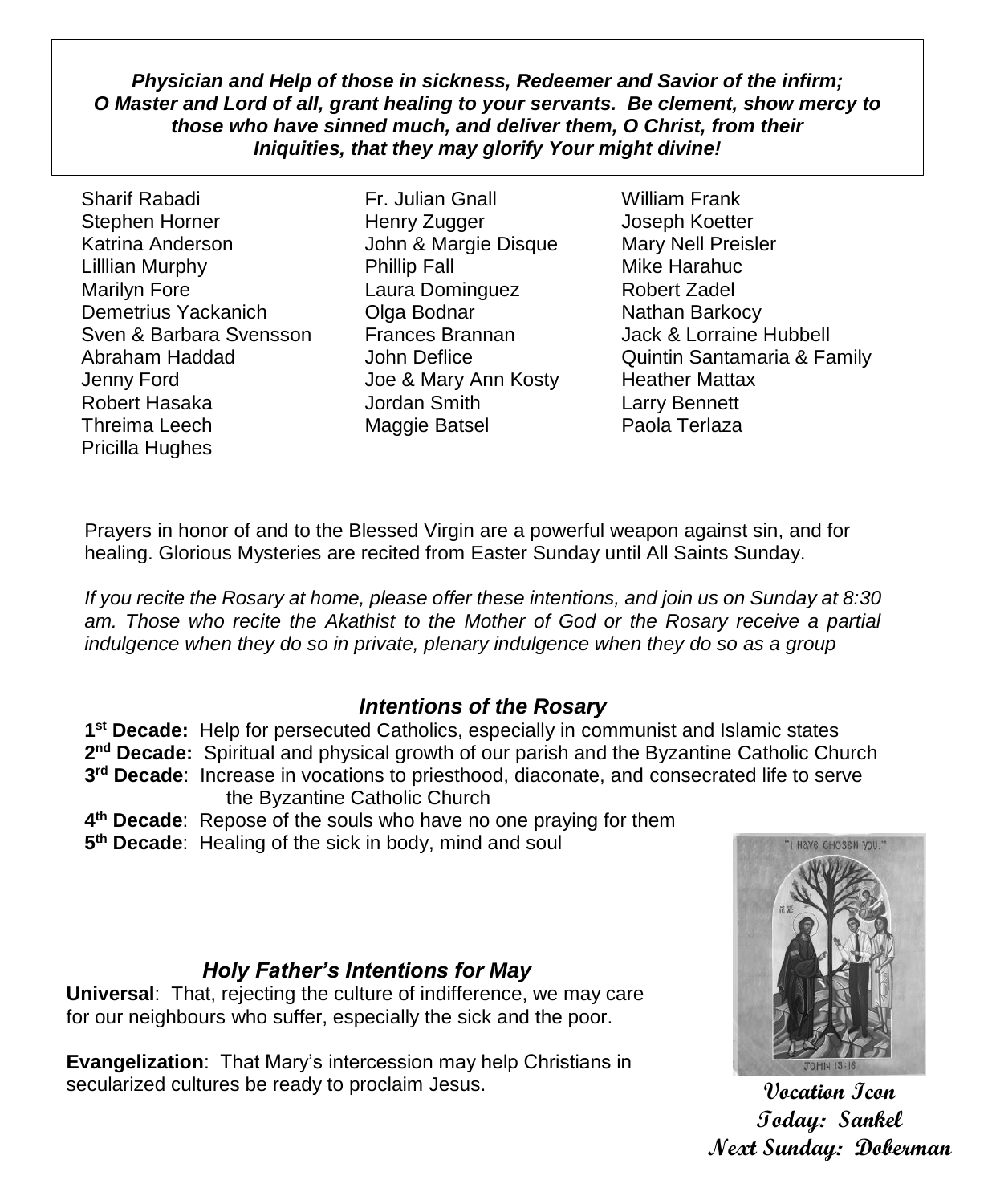#### **His Grace Bishop Gerald will ordain a new Deacon at OLPH!!!!!!!!!!**

Bishop Gerald will be at our parish to ordain Subdeacon Adam Lowe as a Deacon on Pentecost Sunday, May 15; His Grace will also preside at the Saturday Vigil Liturgy. Subdeacon Adam is married to Amanda, daughter of Pam Pettit and granddaughter of Agnes Adamsko. The Lowe family will be present for the ceremonies.

Subdeacon Lowe is a convert to our Church, emigrating from Britain in order to study for holy orders. He has been a hospital chaplain in the Byzantine-Ukrainian Catholic Church in Canada, and currently is serving at St. Stephen Cathedral in Phoenix. Further details will be published as they become available

#### **ALIVE IN CHRIST**

Inaugurated in 2003, "Alive In Christ" is a spiritual retreat camp conducted by the Vocations Office of the Eparchy of Phoenix. The camp aims at helping young men mature in their Catholic faith and a life of authentic Christian discipleship. Fed by Byzantine spirituality, the camp engenders a fervor that will deepen personal awareness of a boy's share in the life of Christ; that will sustain him as he grows into adulthood in an ever increasing secular world; that will teach him to exercise Christian values through selfmastery; and that will assist in discerning his God-given vocation and charism.

The camp is for young men and boys ages 7 through 17, who are active and in good standing with their Byzantine Catholic parish for at least 6 months prior to application.

Each boy 7 to 10 years old during the camp REQUIRES HIS FATHER OR LEGAL MALE GUARDIAN'S REGISTRATION AND FULL PARTICIPATION. The camp will be held at the Treasy Levine Center in Mount Vernon, WA from July 14th through July 17th. Anyone who interested, please, see Fr. Artur for information/registration material. **The registration deadline is May 11th 2016, no exceptions.**

**DATE READER TROJCA GREETER HOST HOST** May 15 Jose Salazar Delilah Chavez Eva Schuler

Miles Gloetzner

Ordination

# **Barbara's Hall Report***:*

Thanks to the Perpetual Helpers who put on a big social brunch to celebrate the 35th Anniversary of Father Chris' Ordination. Lots and lots of food--enchiladas, salad, fruit, homemade cinnamon rolls, and a beautiful carrot cake with a Byzantine cross to top it all off! Thanks Perpetual Helpers, you have out done yourselves again!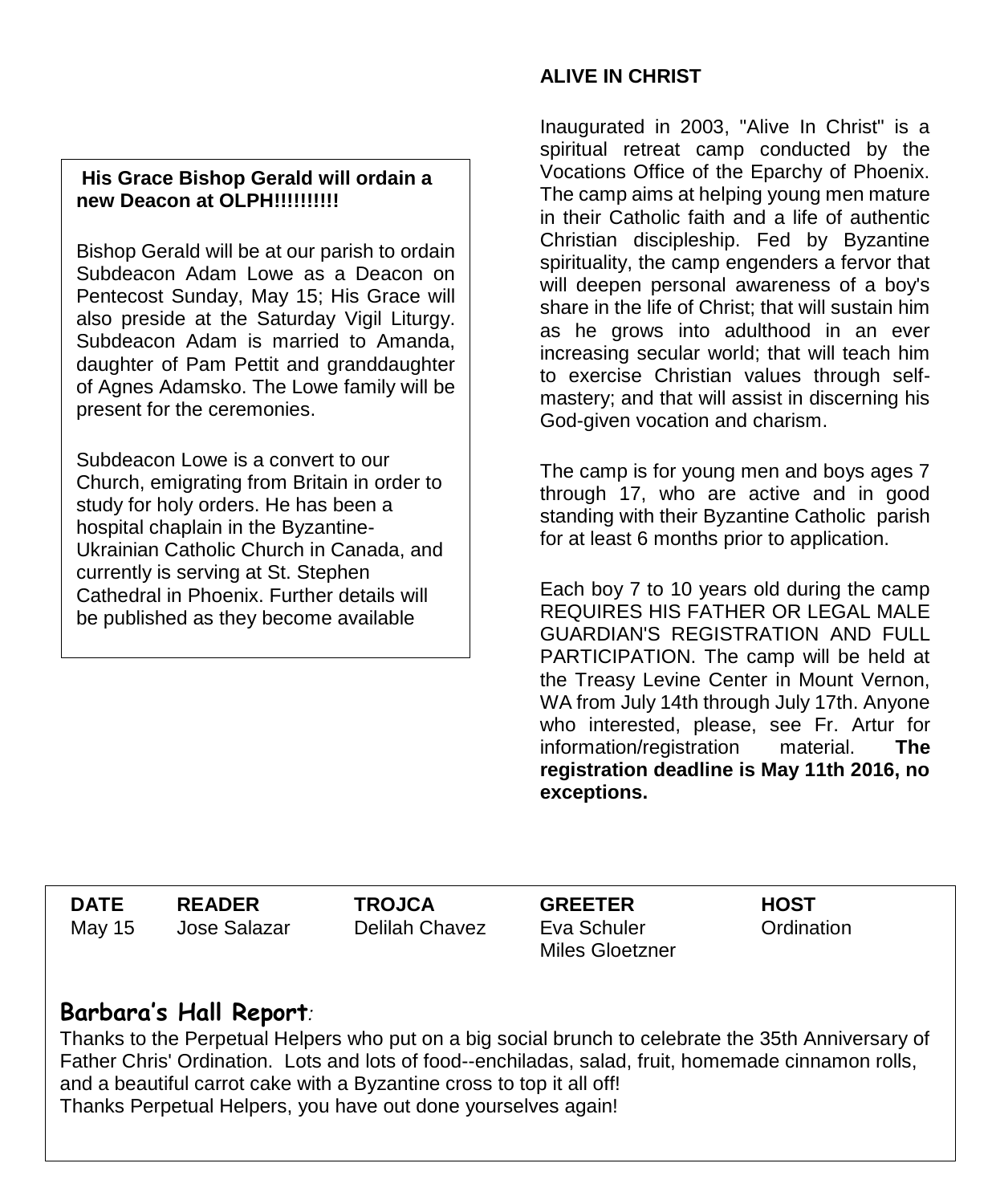## **Coming Events—Mark Your Calendars Now!**

| Monday, May 9                                 | 10:00 am Senior Shut-ins Outreach (Katrina Anderson, Steve<br>Jakymiw, Agnes Adamsko and Robert Hasaka)                                                                                                                                                                                                                                                                                                                                                                                                                                                    |  |  |
|-----------------------------------------------|------------------------------------------------------------------------------------------------------------------------------------------------------------------------------------------------------------------------------------------------------------------------------------------------------------------------------------------------------------------------------------------------------------------------------------------------------------------------------------------------------------------------------------------------------------|--|--|
| Thursday, May 12                              | 5:00 pm meet at Church parking lot. Group outing for dinner.<br>7:30 pm Parish Outing "Convinced" film at KiMo Theatre                                                                                                                                                                                                                                                                                                                                                                                                                                     |  |  |
| 5 <sup>th</sup> All Souls<br>Saturday, May 14 | 9:00 am Divine Liturgy & Panachida for Souls of Deceased<br>2:00 pm Mandatory Altar servers rehearsal for Sunday ordination<br>with Bishop Gerald                                                                                                                                                                                                                                                                                                                                                                                                          |  |  |
| Pentecost Sunday<br>May 15                    | 5:00 pm Great Vespers with Litija<br>6:00 pm Divine Liturgy & Holy Mysteries of Christian Initiation<br>(Baptism, Chrismation & Holy Eucharist) for the Talamante's<br>newborn baby girl. Main celebrant His Grace Bishop Gerald Dino<br>8:30 am Rosary; 9:00 am Festal Matins<br>9:50 am Blessing of the renovated church dome and new<br>dome crosses by His Grace Bishop Gerald Dino<br>10:00 am Hierarchical Divine Liturgy; ordination of Subdeacon<br>Adam Lowe to Diaconate by His Grace Bishop Gerald Dino<br>followed by reception in church hall |  |  |
| Pentecost Monday<br>May 16                    | 6:00 pm Divine Liturgy with Procession around the Church &<br>Reading of four Gospels                                                                                                                                                                                                                                                                                                                                                                                                                                                                      |  |  |
| Monday, May 23                                | 10:00 am Senior Shut-ins Outreach                                                                                                                                                                                                                                                                                                                                                                                                                                                                                                                          |  |  |
| Thursday, May 26                              | 6:00 pm Potluck Dinner in Church Hall<br>7:00 pm THEOSIS Bible Study Matthew 19                                                                                                                                                                                                                                                                                                                                                                                                                                                                            |  |  |

**CONVINCED--***the movie is on! It is being screened around the country and will be in Albuquerque for only one showing.*

26 church members have signed up to go see "Convinced" at the historic **KiMo Theatre on Thursday, May 12, at 7:30 pm**. The tickets are \$11. Buy your tickets from **Rafael Plut (cell 366-8771)** who has pre purchased them from the KiMo Theatre. Let her know ASAP if you are interested. There is still time to join us! See below for more information on the movie.

A new film on why people from backgrounds ranging from atheists to fundamentalist evangelicals find truth in the Catholic Church today, and how to present the Faith to those around us who have questions or challenges. For more information go to: http://donjohnsonministries.org/convinced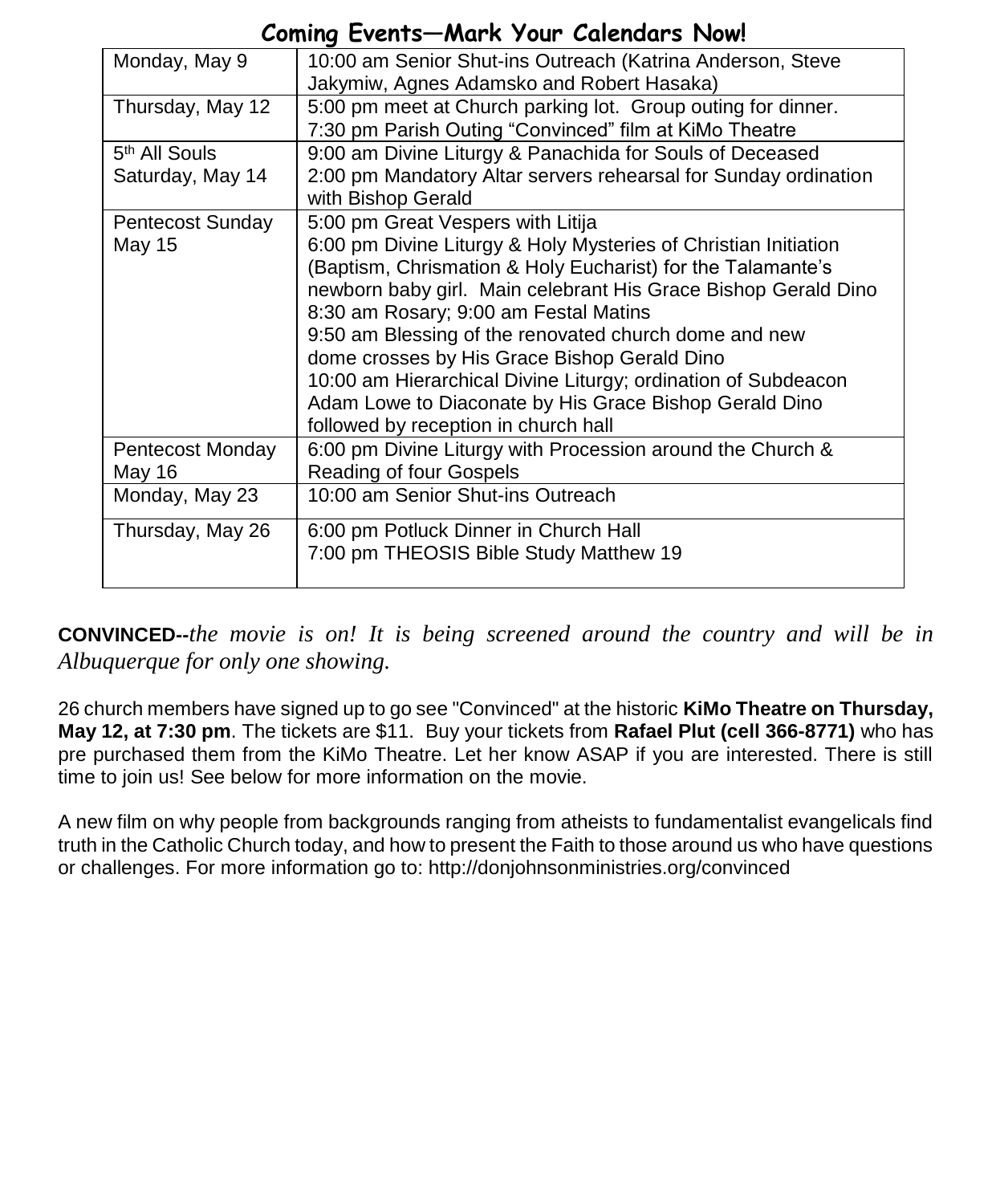# *First Ecumenical Council*

**Today we commemorate the First Ecumenical Council**, held in the city of NIcaea, just across the Bosporus from Constantinople, in Asia, in 325 AD. Convened under the chairmanship of Emperor Constantine the Great, the council was summoned to deal with the heresy of Arianism. The priest Arius taught that Jesus was a creature - that there was a time when the Word did not exist. The Church Fathers had to decide which was true - a time when the Word was not? or was the Word eternal? If the former, then Jesus was not fully God, and the Blood which was shed on the cross was not divine and human blood, but only semi-divine. Then we would not be saved. If the former, then Jesus was like a demigod, such as Hercules, from Greek legends: a child fathered by God, but not true God, truly divine.

The Council declared that the Son was true God, co-eternal with the Father and begotten from His same substance, arguing that such a doctrine best codified the Scriptural presentation of the Son as well as traditional Christian belief about him handed down from the Apostles. If Jesus is not divine and eternal, then we are not saved! In order to teach this, the Fathers adapted a baptismal statement of faith from Syria, and expanded it. The dogma is shown in the first part of the Nicene Creed, which carefully declares that the Son is *"light of light; true God of true God; begotten, not made; one in essence with the Father; through Whom all things were made*."

Arianism did not die: some emperors and even bishops kept to it. Worse, many barbarian tribes were converted by Arian missionaries, and when they invaded and occupied much of the Western Roman Empire, they persecuted the orthodox faithful and clergy. Jehovah's Witnesses are modern Arians: they name Jesus as the first-born, but not divine, and they will not worship Him, and deny the Holy Trinity.

# *Saints Cyril & Methodious*

### *May 11*

These Greek brothers became the evangelizers of Central Europe and the founders of our branch of the Byzantine Rite and thus of our Byzantine Catholic Church. Methodius was born in 825 and Cyril was baptized as Constantine at this birth in 827. They learned Slavonic from local Slav immigrants, and in 862 were invited to Great Moravia, now the eastern half of the Czech Republic, where Prince Ratislav wanted to introduce the Byzantine Rite to his local Christians.

The work of the two brothers was very successful, but was opposed by the Latin Rite missionaries from the German countries, because (a) they created a new alphabet, now called Cyrillic which they used (b) to translate both the Bible and the Byzantine Rite services into Slavonic and thus (c) created a new liturgical language. Until then only Greek, Hebrew and Latin were used. The brothers went to Rome and laid their case to Pope St. Nicholas I. He and Pope Adrian II enthusiastically approved the use of Slavonic to evangelize the Slavic nations. Our Church's roots lie with their disciples who carried the Gospel into eastern Slovakia and Transcarpathia, and they are the patrons of our seminary in Pittsburgh.